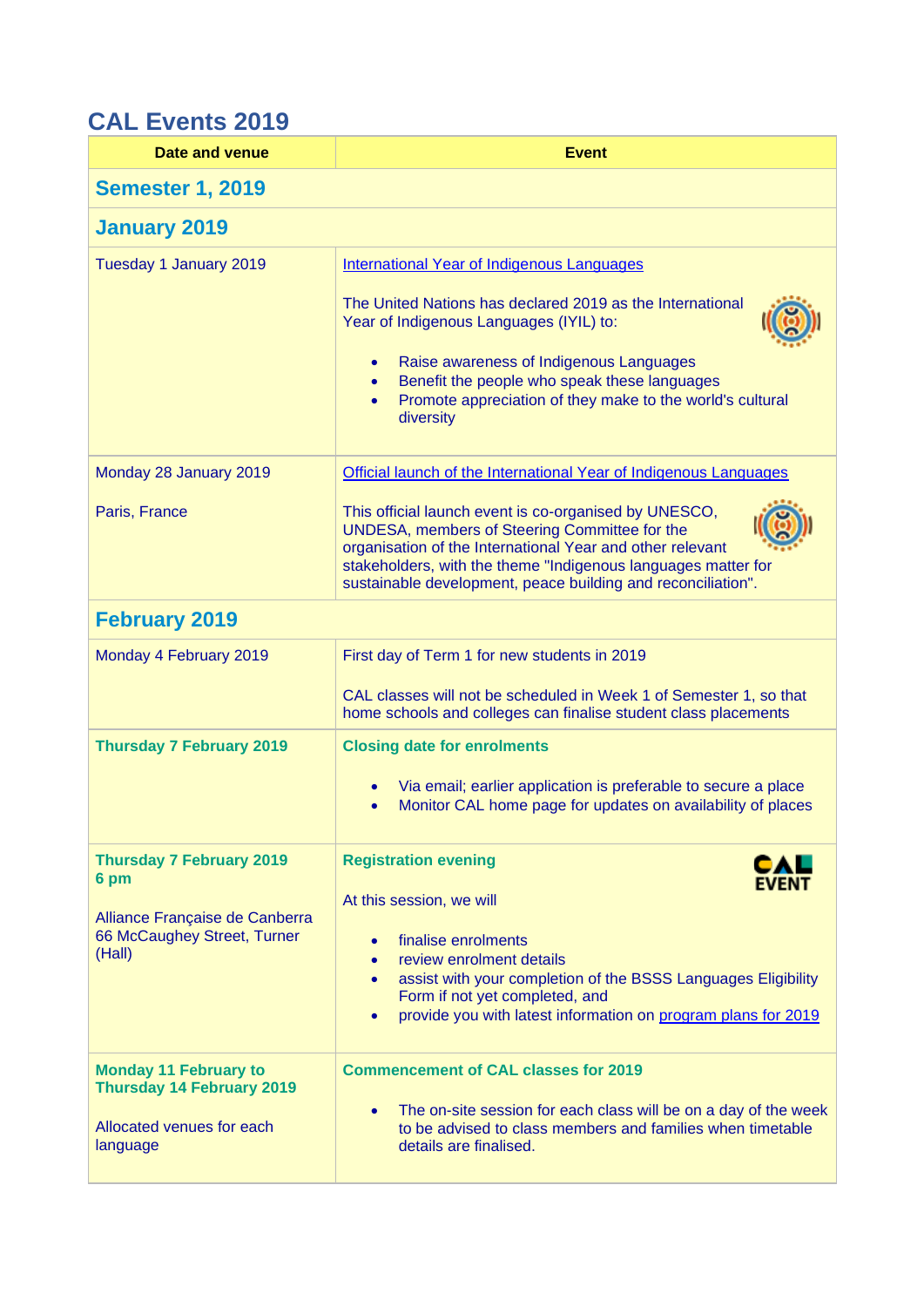| French classes will be at the<br>Alliance Française on<br>Wednesdays, 1700 to 1900 (5 pm<br>to $7$ pm)                                                                | Students will have two additional hours of programmed work<br>$\bullet$<br>off-site per week.                                                                                                                                                                                                                 |
|-----------------------------------------------------------------------------------------------------------------------------------------------------------------------|---------------------------------------------------------------------------------------------------------------------------------------------------------------------------------------------------------------------------------------------------------------------------------------------------------------|
| Saturday 16 February 2019<br>2 pm to 5 pm<br>Languages Showcase on Stage 2<br>at the NMF on Bunda Street, near<br>the end of Petrie Plaza, Canberra                   | Mother Tongue Multilingual Poetry at the<br><b>MOTHER TONGUE</b><br>Languages Showcase at National Multicultural<br>MULTILINGUAL<br>Festival<br><b>POETRY</b><br>A great afternoon of poetry, music and dance in<br>a multitude of languages!                                                                 |
| <b>City</b><br>Sunday 17 February 2019<br>11 am to 3 pm<br>Civic Square, Canberra City -<br><b>Stall G33</b>                                                          | Multilingual Canberra Stall at National<br><b>Multicultural Festival</b><br>Canberra Academy of Languages, ACT<br>Bilingual Education Alliance, Canberra Region Languages Forum will                                                                                                                          |
| Thursday 21 February 2019                                                                                                                                             | be some of the organisations represented at the stall.<br>20th International Mother Language Day<br>International Mother Language Day was proclaimed by<br>the General Conference of the United Nations<br>Educational, Scientific and Cultural Organisation (UNESCO) in<br>November 1999 (30C/62).           |
| Sunday 24 February 2019<br>Start: 10:30 am, International<br><b>Flag Display near Questacon</b><br>carpark<br>End: Kings Park, 1.7 km, near<br><b>Police Memorial</b> | Mother Language Walk 2019<br>IMLM<br>Free entry; lots of fun family activities; Smoking<br>Ceremony; Free T-sheet and free sausage sizzle or bring a picnic.                                                                                                                                                  |
| <b>March 2019</b>                                                                                                                                                     |                                                                                                                                                                                                                                                                                                               |
| Tuesday 5 March 2019<br><b>Merici College</b>                                                                                                                         | ACT BSSS Moderation Day 1, 2019<br>Languages<br>™₩<br><b>BSSS</b>                                                                                                                                                                                                                                             |
| <b>Wednesday 13 March 2019</b>                                                                                                                                        | CAL French 2019-S1 AT1<br>CAL French 2019 Semester 1 Assessment Task 1<br>Responding (Listening and reading)                                                                                                                                                                                                  |
| Friday 15 March 2019<br>Palace Electric Cinema, Nishi<br><b>Building, New Acton</b>                                                                                   | Au bout des doigts ("In Your Hands") at<br>Alliance Française French Film Festival                                                                                                                                                                                                                            |
| Saturday 23 March<br>3 pm<br>Aegean Room, Hellenic Club,<br>Woden                                                                                                     | Language learning public forum - The benefits of<br>bilingualism and how to maintain your heritage<br>language"<br>Bookings essential - Hellenclub.com.au/booknow<br>This event has been organised in association with the ACT Bilingual<br>Education Alliance as part of the "Speak Greek in March" program. |
| <b>Wednesday 27 March 2019</b>                                                                                                                                        | CAL French 2019-S1 AT2<br>CAL French 2019 Semester 1 Assessment Task 2<br>Writing 1 (Three short answer questions)                                                                                                                                                                                            |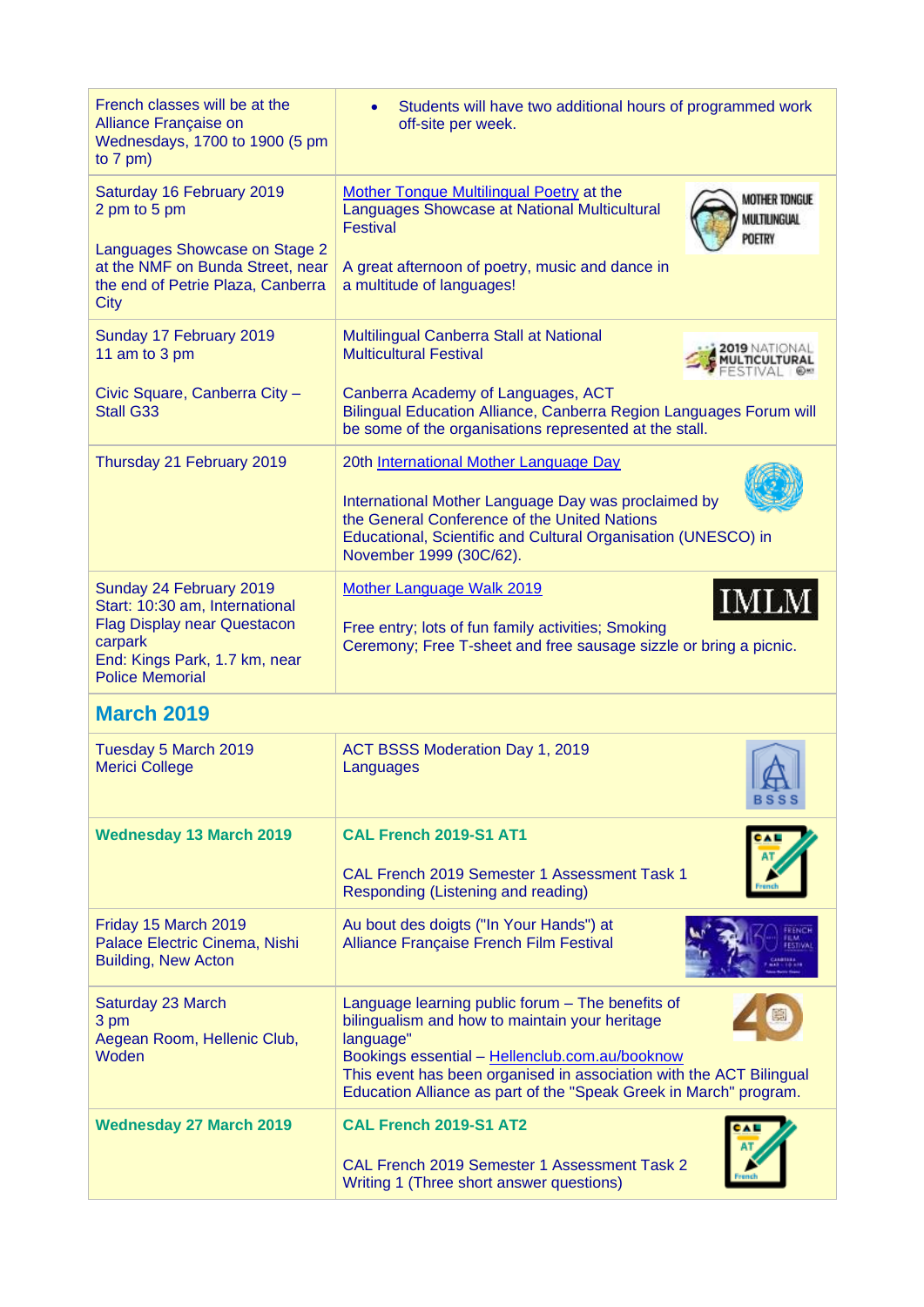| <b>April 2019</b>                                                                                                            |                                                                                                                                                                                                                                                                                                                                                                                                                                                                                                                                                                                                                                                                            |
|------------------------------------------------------------------------------------------------------------------------------|----------------------------------------------------------------------------------------------------------------------------------------------------------------------------------------------------------------------------------------------------------------------------------------------------------------------------------------------------------------------------------------------------------------------------------------------------------------------------------------------------------------------------------------------------------------------------------------------------------------------------------------------------------------------------|
| Sunday 7 April<br>2 pm to 4 pm<br><b>Latin American Cultural Centre</b><br>28 Astrolabe Street, Red Hill ACT<br>2603         | Languages Afternoon Tea with the ACT<br><b>Bilingual Education Alliance</b><br><b>Bilingual Education Alliance</b><br>Promotos and exports mainlinguation in the Canborra region<br>Fund language activities<br>$\bullet$<br>Explore story-telling in other languages<br>$\bullet$<br>Share ideas about raising children in more than one language<br>$\bullet$<br>All welcome<br>Free event organised by ACTBEA with the support of the Participation<br>(Multicultural) Grants Program 2018-19 and Canberra Multicultural<br><b>Community Forum Inc.</b><br>Booking required to assist catering - visit Eventbrite (preferred) or<br>contact canberrabilingual@gmail.com |
| <b>Thursday 11 April 2019</b><br>6 pm                                                                                        | <b>Information/registration evening for Term 2 intake</b><br>(French and German)<br><b>EVENT</b>                                                                                                                                                                                                                                                                                                                                                                                                                                                                                                                                                                           |
| Alliance Française de Canberra<br>66 McCaughey Street, Turner<br>(Room 3c)                                                   | At this session, we will<br>provide an overview of the program and ensure that there is<br>$\bullet$<br>no duplication of units if you enrol<br>finalise enrolments<br>$\bullet$<br>review enrolment details<br>assist with your completion of the BSSS Languages Eligibility<br>$\bullet$<br>Form if not yet completed, and<br>provide you with latest information on program plans for 2019-<br>$\bullet$<br>2020                                                                                                                                                                                                                                                        |
| Friday 12 April 2019                                                                                                         | Last day of Term 1 in 2019                                                                                                                                                                                                                                                                                                                                                                                                                                                                                                                                                                                                                                                 |
| Saturday 13 April<br>7 pm to 9 pm<br><b>Smith's Alternative</b><br><b>Canberra City</b>                                      | <b>MOTHER TONGUE</b><br>Feature presenter, celebrating the International<br>Year of Indigenous Languages, will be Tyronne<br>MULTILINGUAL<br>Bell.<br>POETRY<br>If you would like also to be a presenter,<br>Email Jacqui to sign up in advance.                                                                                                                                                                                                                                                                                                                                                                                                                           |
| Monday 29 April 2019                                                                                                         | First day of Term 2 in 2019                                                                                                                                                                                                                                                                                                                                                                                                                                                                                                                                                                                                                                                |
| <b>Monday 29 April 2018</b><br>5 pm to 6:30 pm<br>Alliance Française de Canberra                                             | <b>CAL French three-way interviews to review Q1</b><br>CAL<br><b>EVENT</b>                                                                                                                                                                                                                                                                                                                                                                                                                                                                                                                                                                                                 |
| <b>May 2019</b>                                                                                                              |                                                                                                                                                                                                                                                                                                                                                                                                                                                                                                                                                                                                                                                                            |
| Saturday 4 May 2019<br>11 am to 4 pm<br>Old Bus Depot Building, Kingston<br>Foreshore, 21 Wentworth<br>Avenue, Kingston, ACT | Connect and Participate Expo (CAP Expo) 2019<br>Based on feedback, the date for the 2019 CAP Expo<br>has been moved a few weeks to a new date in May.<br>The CAP Expo showcases opportunities to join groups in the Canberra<br>region and build social connections around common interests. CAL will<br>participate in a stall at the expo.                                                                                                                                                                                                                                                                                                                               |
| Monday 13 May 2019<br>7 to 9 pm                                                                                              | <b>Mother Tongue Multilingual Poetry Night</b><br><b>MOTHER TONGUE</b><br>MULTILINGUAL<br>If you would like also to be a presenter, Email<br>POETRY<br>Jacqui to sign up in advance.                                                                                                                                                                                                                                                                                                                                                                                                                                                                                       |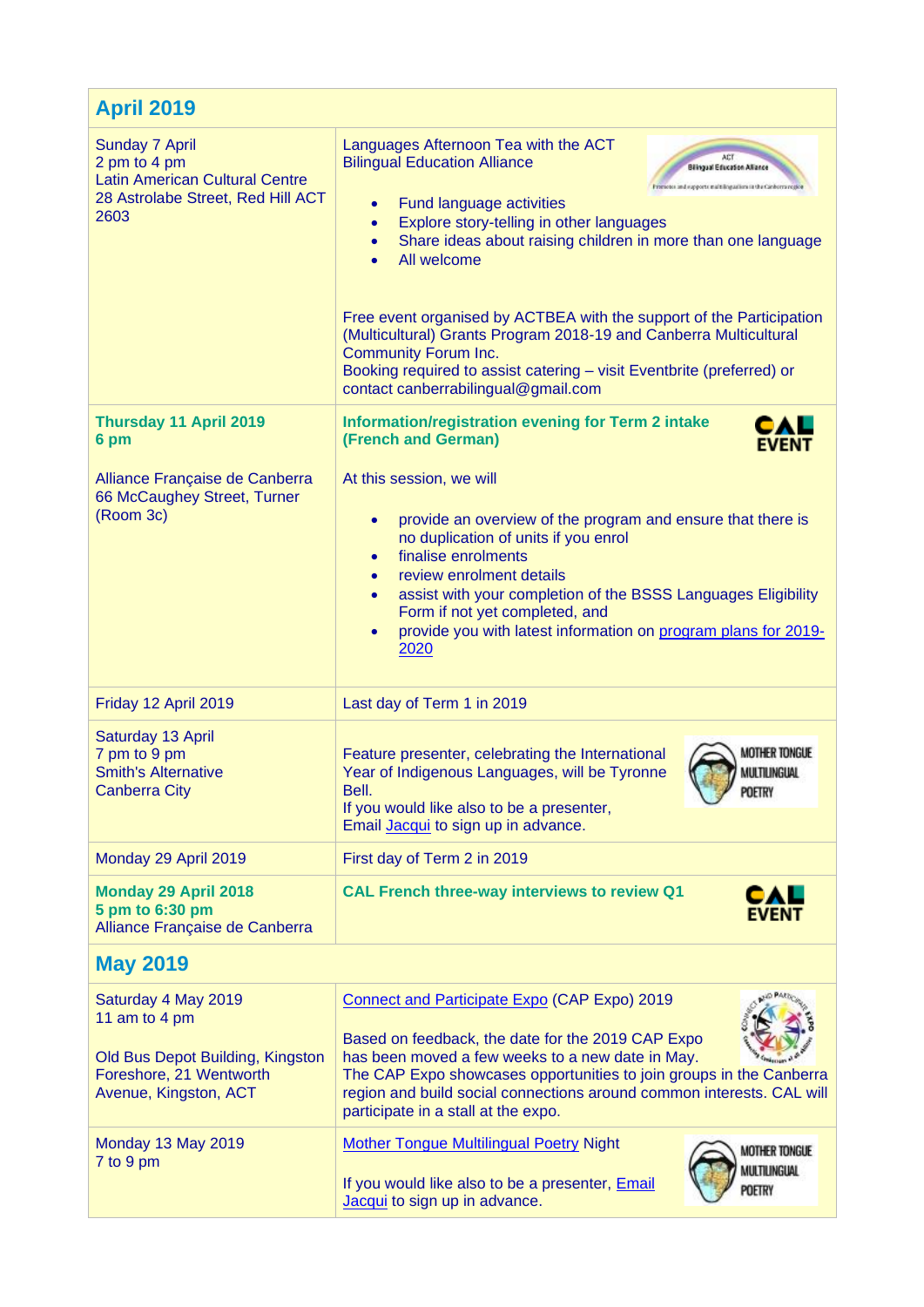| Smith's Alternative, Canberra<br><b>CBD</b>                                                                                                                                                                                   |                                                                                                                                                                                                                                                                                                                                                                                         |
|-------------------------------------------------------------------------------------------------------------------------------------------------------------------------------------------------------------------------------|-----------------------------------------------------------------------------------------------------------------------------------------------------------------------------------------------------------------------------------------------------------------------------------------------------------------------------------------------------------------------------------------|
| <b>Wednesday 29 May 2019</b>                                                                                                                                                                                                  | <b>CAL French 2019-S1 AT3</b>                                                                                                                                                                                                                                                                                                                                                           |
|                                                                                                                                                                                                                               | CAL French 2019 Semester 1 Assessment Task 3<br>Speaking (Discussion led by presenter)                                                                                                                                                                                                                                                                                                  |
| Thursday 30 May 2019                                                                                                                                                                                                          | CAL German 2019-S1 AT3                                                                                                                                                                                                                                                                                                                                                                  |
|                                                                                                                                                                                                                               | <b>CAL German 2019 Semester 1 Assessment Task 3</b><br>Speaking (Discussion led by presenter)                                                                                                                                                                                                                                                                                           |
| <b>June 2019</b>                                                                                                                                                                                                              |                                                                                                                                                                                                                                                                                                                                                                                         |
| <b>Wednesday 12 June 2019</b>                                                                                                                                                                                                 | CAL French 2019-S1 AT4                                                                                                                                                                                                                                                                                                                                                                  |
|                                                                                                                                                                                                                               | CAL French 2019 Semester 1 Assessment Task 4<br>Writing 2 (Single extended answer)                                                                                                                                                                                                                                                                                                      |
| Thursday 13 June 2019                                                                                                                                                                                                         | CAL German 2019-S1 AT4                                                                                                                                                                                                                                                                                                                                                                  |
|                                                                                                                                                                                                                               | <b>CAL German 2019 Semester 1 Assessment Task 4</b><br>Writing 2 (Single extended answer)                                                                                                                                                                                                                                                                                               |
| Saturday 22 June 2019<br>4 pm to 6 pm<br><b>Smith's Alternative</b><br>76 Alinga Street, Canberra                                                                                                                             | be: longing Migrant and Cross-Cultural Story<br><b>Share</b><br>be: longing will host an event at which 10<br>contributors from within the Canberra<br>be:longing community will perform their<br>creative works for a live audience. These works include poetry and<br>other written works published on be:longing.                                                                    |
| <b>July 2019</b>                                                                                                                                                                                                              |                                                                                                                                                                                                                                                                                                                                                                                         |
| Thursday 4 July 2019<br>1:30 to 3:30 pm for the seminar<br>followed by afternoon tea<br>With the ARC Centre of<br><b>Excellence for the Dynamics of</b><br>Language<br>Lotus Hall, China in the World<br><b>Building, ANU</b> | <b>Language Across Time</b><br>This event will be hosted by Daniel Midgley from the<br>Talk the Talk radio show and podcast series about the<br>science of language. Daniel and four linguists will guide students<br>through some of the ways in which historical linguistics can be a<br>window onto the human past. Teachers - visit ANU's Language<br>Across Time page to register. |
| Friday 5 July 2019                                                                                                                                                                                                            | Last day of Term 2 in 2019                                                                                                                                                                                                                                                                                                                                                              |
| <b>Semester 2, 2019</b>                                                                                                                                                                                                       |                                                                                                                                                                                                                                                                                                                                                                                         |
| <b>July 2019</b>                                                                                                                                                                                                              |                                                                                                                                                                                                                                                                                                                                                                                         |
| 7-9 July 2019<br><b>Wrest Point Conference Centre,</b><br>410 Sandy Bay Rd, Sandy Bay<br>Hobart, Tasmania                                                                                                                     | 22nd AFMLTA Languages Conference<br>Keynote speakers:<br>Professor Andy Kirkpatrick (Warwick University,<br>$\bullet$<br>UK)<br>Professor Joseph Lo Bianco (The University of Melbourne)<br>Professor John Hajek (The University of Melbourne)                                                                                                                                          |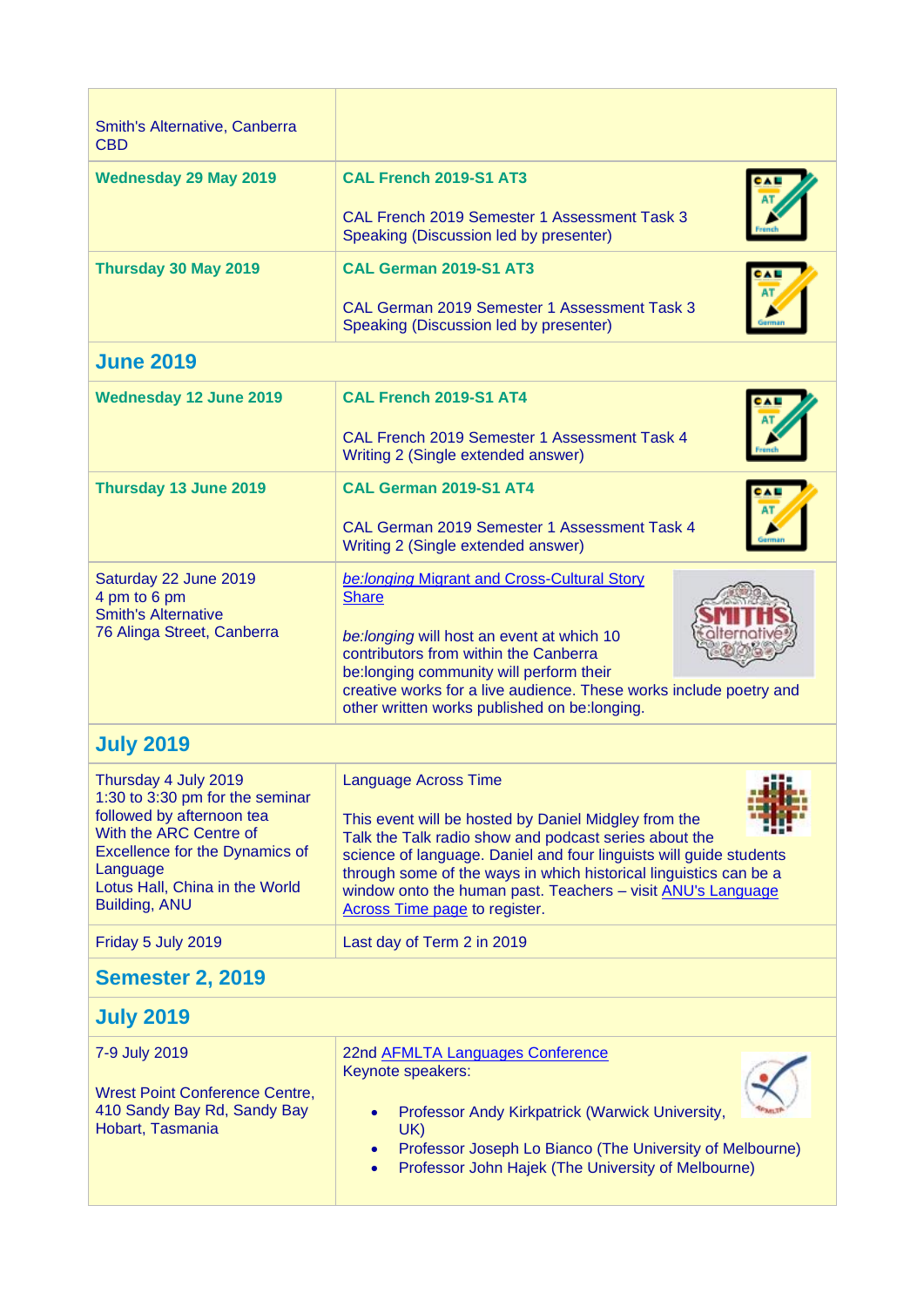|                                                                                                                                                                                                                                | Horwood Address: Professor Jane Simpson (ANU). The Horwood<br>Address will be an opportunity to recognise and celebrate the<br>International Year of Indigenous Languages.                                                                                                                                                                                                                                                                                                                                                                                                   |
|--------------------------------------------------------------------------------------------------------------------------------------------------------------------------------------------------------------------------------|------------------------------------------------------------------------------------------------------------------------------------------------------------------------------------------------------------------------------------------------------------------------------------------------------------------------------------------------------------------------------------------------------------------------------------------------------------------------------------------------------------------------------------------------------------------------------|
| Monday 22 July 2019                                                                                                                                                                                                            | First day of Term 3 in 2019                                                                                                                                                                                                                                                                                                                                                                                                                                                                                                                                                  |
| Monday 22 July 2019<br>4:15 pm<br><b>Baldessin Building, ANU</b>                                                                                                                                                               | <b>Language Teaching Forum</b><br>Peter Friedlander will talk about "Approaches to<br><b>Teaching Growing Online Language Student Cohorts."</b>                                                                                                                                                                                                                                                                                                                                                                                                                              |
| <b>August 2019</b>                                                                                                                                                                                                             |                                                                                                                                                                                                                                                                                                                                                                                                                                                                                                                                                                              |
| Thursday 8 August 2019<br><b>Merici College</b>                                                                                                                                                                                | ACT BSSS Moderation Day 2, 2019<br>Languages                                                                                                                                                                                                                                                                                                                                                                                                                                                                                                                                 |
| Thursday to Friday 15-16 August<br>2019<br><b>Telopea Park School</b><br><b>New South Wales Crescent.</b><br>Barton ACT 2600<br>Please note this update to the<br>venue.                                                       | <b>ANGLS Conference 2019</b><br><b>ANGLS is the Australian Network of Government</b><br>Languages Schools, founded in 1997. CAL participates as a member.<br>We presented a submission to ACT Government at the end of 2017,<br>proposing that it assume responsibility for CAL as a government<br>languages school from 2020.                                                                                                                                                                                                                                               |
| Saturday 17 August 2019<br>8:30 am arrival and registration<br>for a 9:00 am start and 2:00 pm<br>finish<br><b>Hedley Beare Centre for</b><br><b>Teaching and Learning (HBCTL)</b><br>51 Fremantle Drive, Stirling ACT<br>2611 | <b>MLTA ACT Conference</b><br>Thanks to the ACT Education Directorate's Aboriginal<br>and Torres Strait Islander Section for their generous<br>support of this Mini Conference.<br>Intext Book Co. & Language International Bookshop will<br>have a display at the Mini Conference.<br>Please see the conference flier for more details.<br>Registration via Trybooking. Registrations close COB Tuesday 13<br>August.                                                                                                                                                       |
| Saturday 24 August 2019<br>10 am to 4 pm<br>Narrabundah College Languages<br>Centre (at the back of<br>Narrabundah College)                                                                                                    | <b>ACT German Mini-Conference</b><br>10.00 Uhr: Offizielle Eröffnung der Konferenz von der Deutsche<br><b>Botschaft</b><br>10.10 Uhr: High-Impact Teaching Strategies for German, Ellen Moffatt<br>12.15 Uhr: Mittagspause mit leckerem Buffet!<br>13.00 Uhr: Marina Shine, Goethe Institut<br>14.30 Uhr: Networking: Show and Tell - Ideen und Materialien für den<br><b>Unterricht</b><br>This event is supported by the Goethe Institut and the ACT German<br>Network.<br>This event can be counted as teacher identified hours for TQI.<br>Register via the online form. |
| <b>Wednesday 28 August 2019</b>                                                                                                                                                                                                | CAL French 2019-S2 AT1<br>CAL French 2019 Semester 2 Assessment Task 1<br>Responding (Listening and reading)                                                                                                                                                                                                                                                                                                                                                                                                                                                                 |
| <b>Thursday 29 August 2019</b>                                                                                                                                                                                                 | CAL German 2019-S2 AT1<br>CAL German 2019 Semester 2 Assessment Task 1<br>Responding (Listening and reading)                                                                                                                                                                                                                                                                                                                                                                                                                                                                 |
| <b>September 2019</b>                                                                                                                                                                                                          |                                                                                                                                                                                                                                                                                                                                                                                                                                                                                                                                                                              |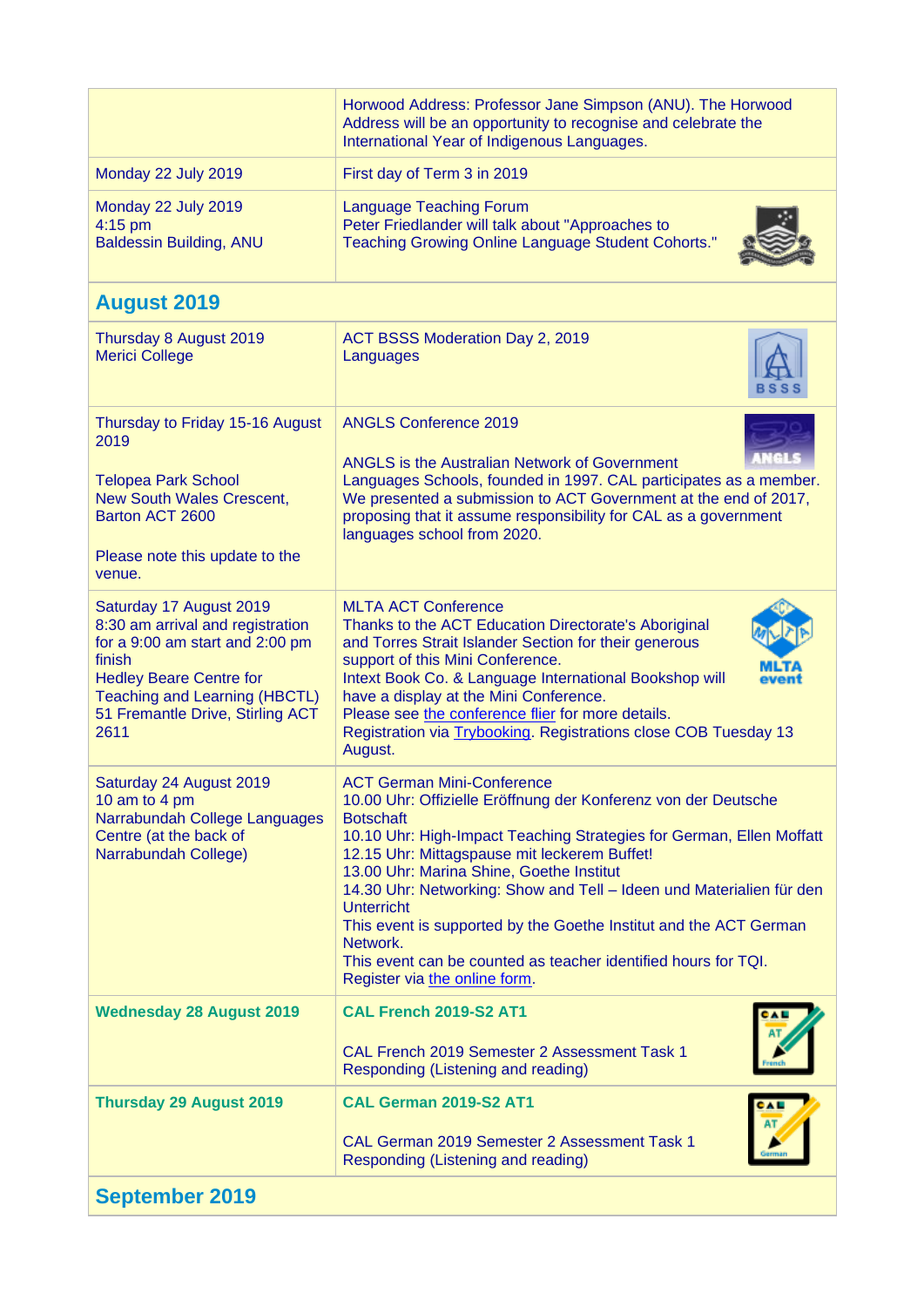| Thursday-Friday 5-7 September<br>2019<br><b>SCHL, Australian National</b><br><b>University</b>                       | <b>Innovative Language Education Symposium</b><br>Language education in the Asian Century'<br>$\bullet$<br>In country studies<br>$\bullet$<br>Community language education<br>$\bullet$<br>Innovative language pedagogy in Asia<br>$\bullet$                                                                                                                                                                                                                                                                                       |
|----------------------------------------------------------------------------------------------------------------------|------------------------------------------------------------------------------------------------------------------------------------------------------------------------------------------------------------------------------------------------------------------------------------------------------------------------------------------------------------------------------------------------------------------------------------------------------------------------------------------------------------------------------------|
| <b>Wednesday 11 September 2019</b>                                                                                   | CAL French 2019-S2 AT2<br>CAL French 2019 Semester 2 Assessment Task 2<br>Writing 1 (three short answers)                                                                                                                                                                                                                                                                                                                                                                                                                          |
| <b>Thursday 12 September 2019</b>                                                                                    | CAL German 2019-S2 AT2<br>CAL German 2019 Semester 2 Assessment Task 2<br>Writing 1 (three short answers)                                                                                                                                                                                                                                                                                                                                                                                                                          |
| Monday 16 September 2019<br>4:15 pm<br><b>Baldessin Building, ANU</b>                                                | <b>Language Teaching Forum</b><br>Josh Brown from Italian Studies will talk about "On<br>'Crisis' and the Pessimism of Disciplinary Discourse in<br><b>Foreign Languages."</b>                                                                                                                                                                                                                                                                                                                                                     |
| <b>Thursday 19 September 2019</b><br>6 pm<br>Alliance Française de Canberra<br>66 McCaughey Street, Turner<br>Room 5 | CAL information evening about programs for 2020<br><b>EVENT</b><br>Information and advice on learning languages in<br>$\bullet$<br><b>Years 11-12</b><br>Receiving credit for your languages studies towards the ACT<br>$\bullet$<br>Senior Secondary Certificate and towards the ATAR, and<br>Programs offered in Continuing and Advanced Languages.<br>$\bullet$<br>We will run courses in Continuing and Advanced French and<br>German in 2020. We may also run programs for Indonesian,<br>Italian, Korean, Spanish and Tamil. |
| Friday 27 September 2019                                                                                             | Last day of Term 3 in 2019                                                                                                                                                                                                                                                                                                                                                                                                                                                                                                         |
| October 2019                                                                                                         |                                                                                                                                                                                                                                                                                                                                                                                                                                                                                                                                    |
| Saturday 5 October 2019<br>Canberra                                                                                  | <b>Community Languages Australia National Conference</b><br>Community Languages Australia (Australian Federation of<br>Ethnic Schools Associations) is an umbrella body designed to unite the<br>ethnic schools/community languages schools of Australia.                                                                                                                                                                                                                                                                          |
| Monday 14 October 2019                                                                                               | First day of Term 4 in 2019                                                                                                                                                                                                                                                                                                                                                                                                                                                                                                        |
| Monday 14 October 2019<br>4:15 pm<br>Room W3.03, Baldessin Precinct<br>Building, ANU                                 | <b>Language Teaching Forum</b><br>Negar Davari Ardakani from Persian Language<br>Studies in CAIS will talk about "Discourse Awareness<br>in Language Teaching: a Reflection on My Teaching<br>Philosophy"                                                                                                                                                                                                                                                                                                                          |
| Monday 14 October 2019<br>7 pm to 9 pm<br>Smith's Alternative, 76 Alinga<br><b>Street, Civic</b>                     | <b>Mother Tongue Multilingual Poetry</b><br><b>MOTHER TONGUE</b><br>This event will be part of the Poetry on the Move<br>MULTILINGUAL<br><b>Festival fringe</b><br><b>POETRY</b>                                                                                                                                                                                                                                                                                                                                                   |
| <b>November 2019</b>                                                                                                 |                                                                                                                                                                                                                                                                                                                                                                                                                                                                                                                                    |